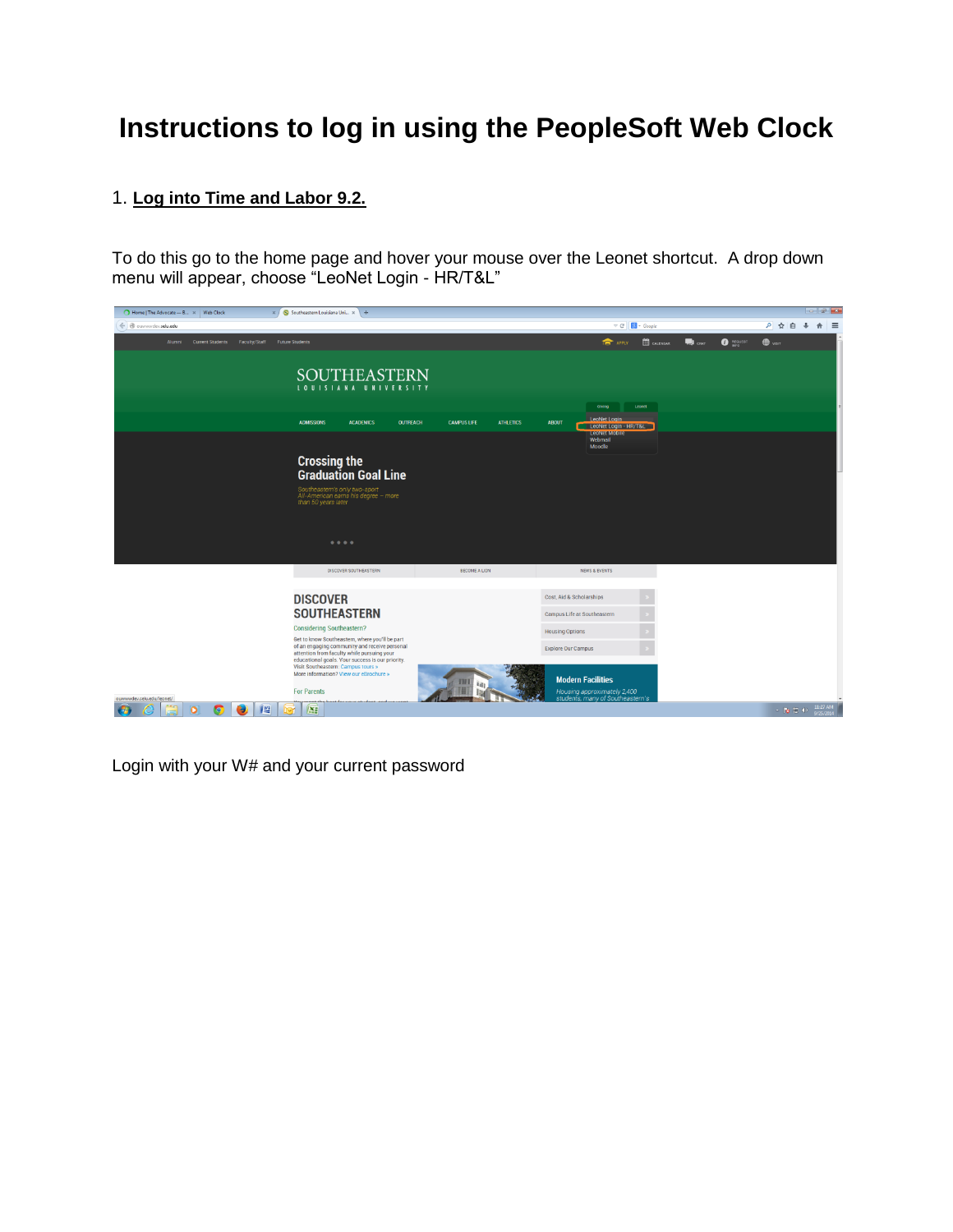2. On your navigation page click on "Web Clock."

| Southeastern Time and Labor                                                            | о<br>$\circ$         |
|----------------------------------------------------------------------------------------|----------------------|
| <b>Web Clock</b><br>Report a single punch and associated time and task details.        |                      |
| <b>Request Leave or Overtime</b><br>Southeastern Self Service Leave Request.           |                      |
| <b>Timesheet</b><br>Report your time and task details for a day, week, or time period. |                      |
| <b>Certify Time</b><br>View details of your payable time.                              |                      |
| <b>Time and Labor WorkCenter</b><br>View Manager Time and Labor WorkCenter             |                      |
| <b>Timekeeper Activities</b>                                                           |                      |
| <b>国 Edit Employee Time</b>                                                            |                      |
| <b>E Review Time Exceptions</b><br><b>■ Southeastern TimeLabor Queries</b>             |                      |
| El Leave Request for Employee                                                          |                      |
| <b>Supervisor Activities</b>                                                           |                      |
| 图 Leave Request for Employee                                                           |                      |
| Announcements                                                                          | $\circ$ $\star$<br>o |
| Welcome to the Time & Labor Workcenter                                                 |                      |
|                                                                                        |                      |
|                                                                                        |                      |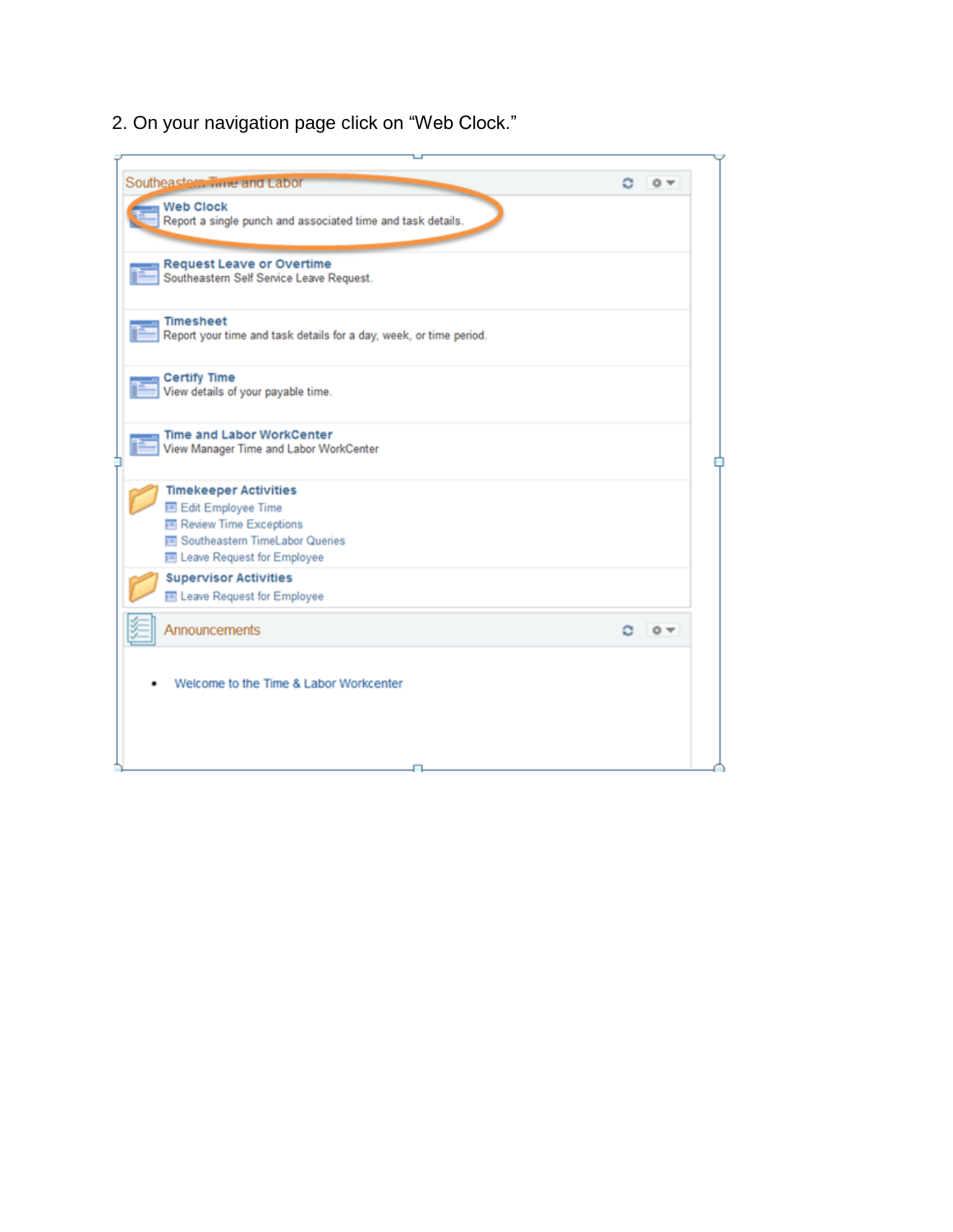| <b>Your Last Recorded Punch</b> |                 |                       |
|---------------------------------|-----------------|-----------------------|
| In at $7:00AM$                  |                 |                       |
| Enter Punch (?)                 |                 |                       |
| *Punch Type In                  | ۰               | <b>Enter Punch</b>    |
|                                 | $\ln$           |                       |
| Time Reporting Elements         | Meal            |                       |
| Day                             | Out<br>Transfer |                       |
| <b>Comments</b>                 |                 | 린<br>$\pm\frac{4}{3}$ |
| <b>Task Reporting Elements</b>  |                 |                       |
| <b>Combination Code</b>         |                 |                       |
|                                 |                 | <b>Enter Punch</b>    |
| View Holiday Schedule           |                 |                       |

3. To clock in, select *IN* from the "Punch Type" dropdown menu and click "Enter Punch."

## 4. To clock out, select *OUT* from the dropdown menu and click "Enter Punch."

| <b>Your Last Recorded Punch</b> |             |                           |
|---------------------------------|-------------|---------------------------|
| In at $7:00AM$                  |             |                           |
| Enter Punch ?                   |             |                           |
| *Punch Type Out                 | ٠<br>In     | <b>Enter Punch</b>        |
| Time Reporting Elements         | Meal<br>Out |                           |
| Day                             | Transfer    |                           |
| <b>Comments</b>                 |             | ⊡<br>$\mathbb{Z}_2^{\pm}$ |
| Task Reporting Elements         |             |                           |
| <b>Combination Code</b>         |             |                           |
|                                 |             | <b>Enter Punch</b>        |
|                                 |             |                           |

View Holiday Schedule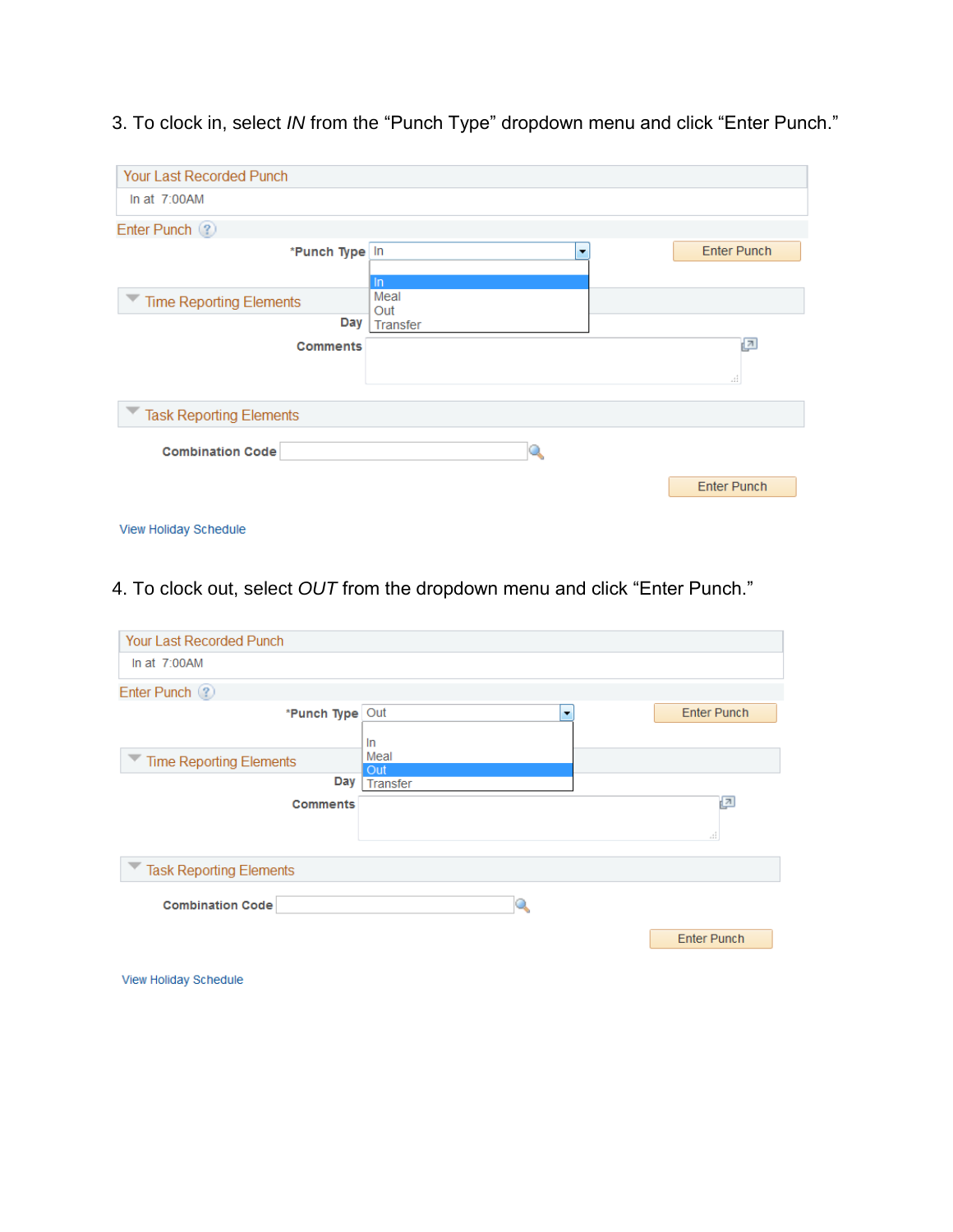5. To clock out for lunch, select *MEAL* from the dropdown menu and click "Enter Punch."

| Your Last Recorded Punch       |                      |                    |
|--------------------------------|----------------------|--------------------|
| In at $7:00AM$                 |                      |                    |
| Enter Punch (?)                |                      |                    |
| *Punch Type Meal               | $\blacktriangledown$ | <b>Enter Punch</b> |
|                                | In                   |                    |
| <b>Time Reporting Elements</b> | Meal<br>Out          |                    |
| Day                            | <b>Transfer</b>      |                    |
| <b>Comments</b>                |                      | ⊡                  |
|                                |                      | af.                |
| <b>Task Reporting Elements</b> |                      |                    |
| <b>Combination Code</b>        |                      |                    |
|                                |                      |                    |
|                                |                      | <b>Enter Punch</b> |
|                                |                      |                    |
| View Holiday Schedule          |                      |                    |

6. To clock in from lunch, select *IN* from the dropdown menu and click "Enter Punch."

| <b>Your Last Recorded Punch</b>       |                         |                       |
|---------------------------------------|-------------------------|-----------------------|
| In at $7:00AM$                        |                         |                       |
| Enter Punch (?)                       |                         |                       |
| *Punch Type In                        | $\blacksquare$<br>$\ln$ | <b>Enter Punch</b>    |
| <b>Time Reporting Elements</b><br>Day | Meal<br>Out<br>Transfer |                       |
| <b>Comments</b>                       |                         | 囜<br>$\pm\frac{4}{4}$ |
| <b>Task Reporting Elements</b>        |                         |                       |
| <b>Combination Code</b>               |                         |                       |
|                                       |                         | <b>Enter Punch</b>    |
| View Holiday Schedule                 |                         |                       |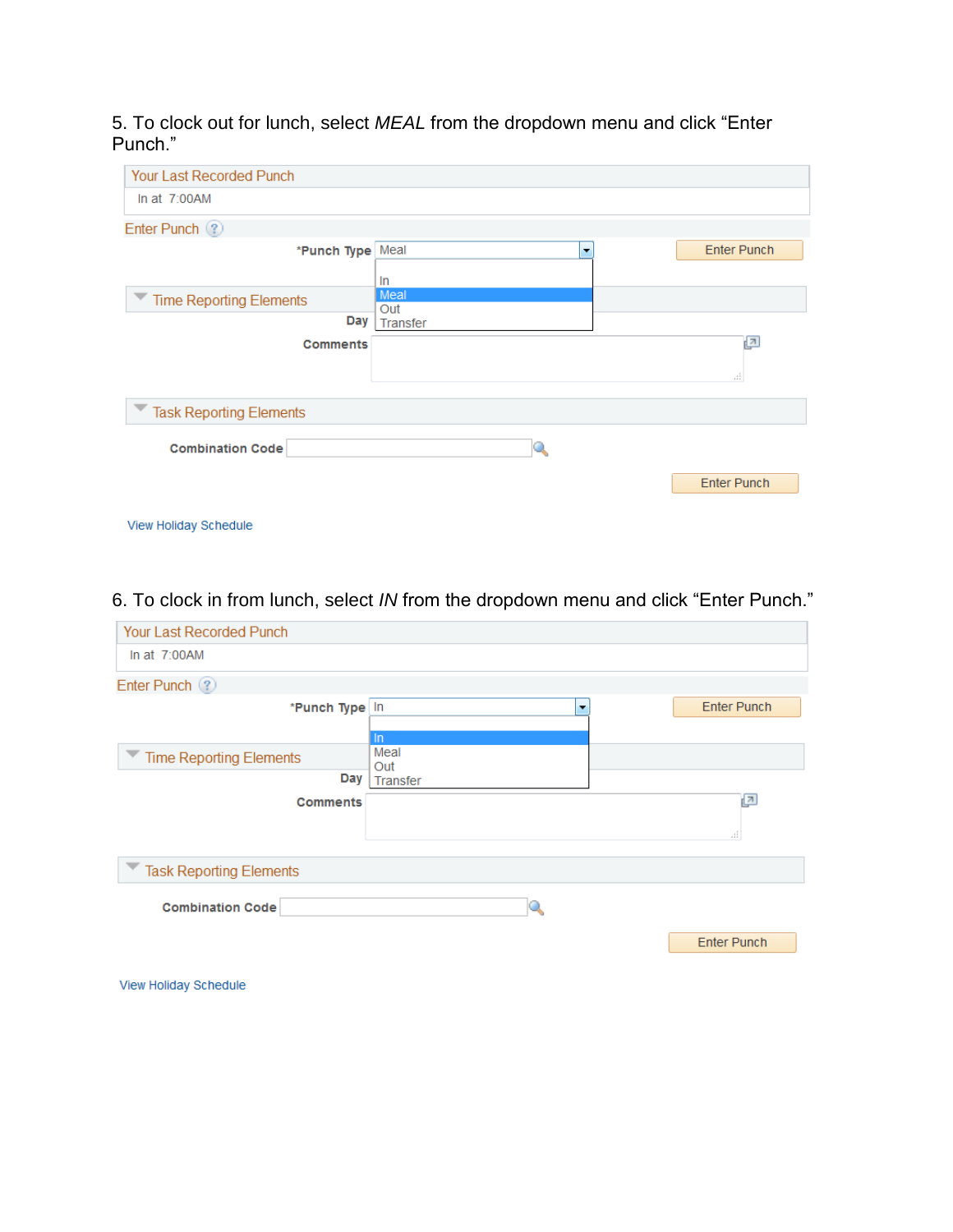7. To transfer departments, select *Transfer* from the dropdown menu then place the new department number in the combination code box and click "Enter Punch." Clicking either of the "Enter Punch" buttons will work.

| In at 1:56PM                   |                     |                    |
|--------------------------------|---------------------|--------------------|
| Enter Punch (?)                |                     |                    |
| *Punch Type Transfer           | ▼                   | <b>Enter Punch</b> |
|                                | In                  |                    |
| <b>Time Reporting Elements</b> | Meal<br>$\Theta$ ut |                    |
| Day                            | <b>Transfer</b>     |                    |
| <b>Comments</b>                |                     | $\sqrt{2}$         |
|                                |                     |                    |
|                                |                     |                    |
| <b>Task Reporting Elements</b> |                     |                    |
|                                |                     |                    |
| <b>Combination Code 23012</b>  | GR                  |                    |
|                                |                     |                    |